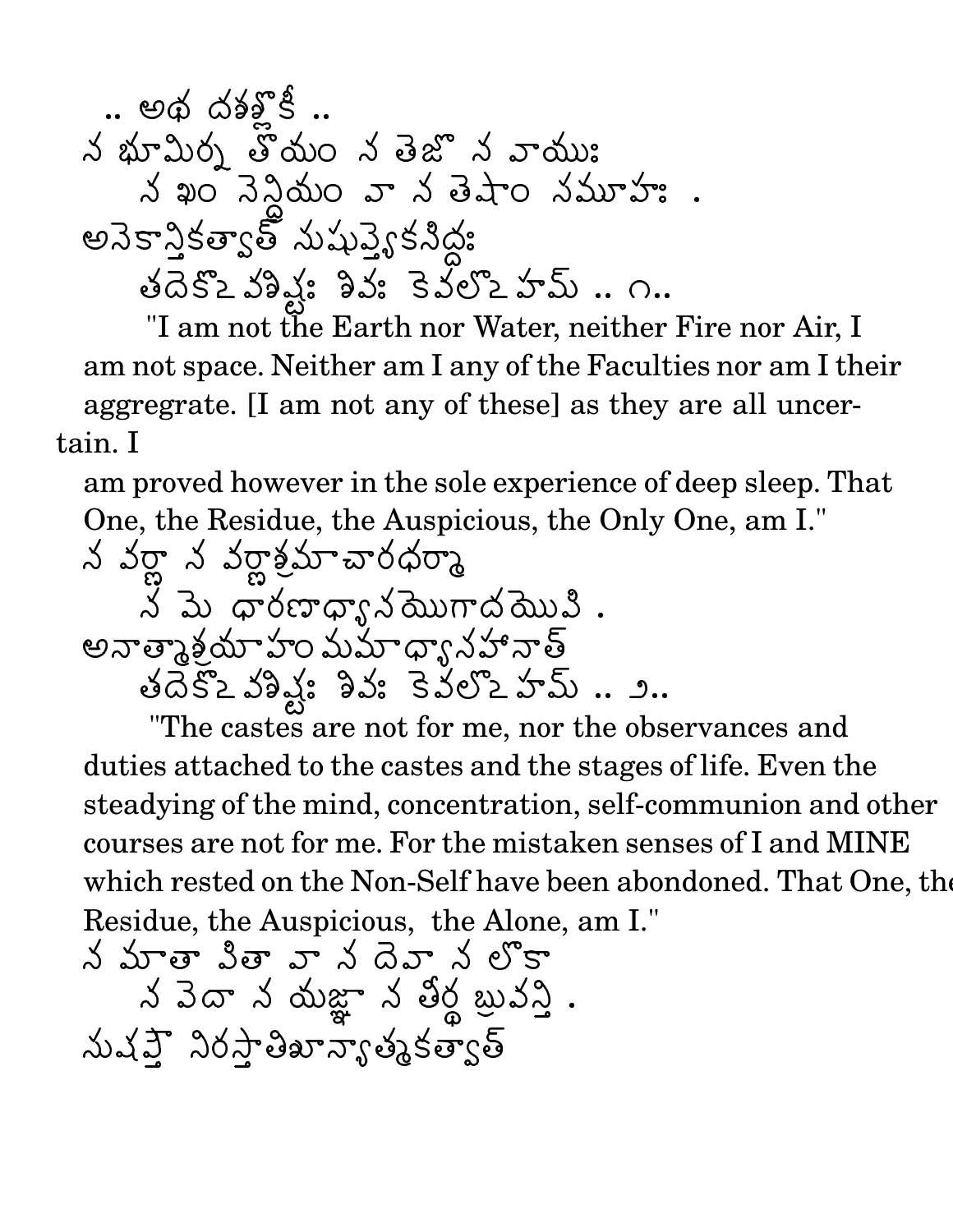తదెకొఽవశిష్ట్ల శివః కెవలొఽహమ్ .. ౩..

"There is no mother nor father; no gods nor regions of experience; no scriptures nor sacrifical sites; and no sacred

place-so say the Sages. For, in the state of deep sleep, all these are negatived and that state is completely devoid (of any object of perception) That One, the Residue, the Auspi-

cious, the

Alone, am I." த் சுவில் ஜாஜ் ஜாஜ் ஜாஜ் ஜாஜ் ஜாஜ் ஜாஜ் திரை ஜாஜ் திரை  $\lambda$  జై నం న మీమాం నకాదెర్మతం వా. విశిష్టా నుభూత్యా విఖద్దా తృకత్వాత్ తదెకొఽవిశ్లే: శివ: కెవలొఽహమ్ .. ౪..

"There is no Sankhya nor Saiva, nor that Pancharatra nor Jaina. The conception of the Mimamsaka and others does not

exist. For, through the direct realisation of what is qualified.

the Self is known as of the nature of the Absolutely Pure. That One, the Residue, the Auspicious, the Alone, am I."

There is neither above nor below, neither inside nor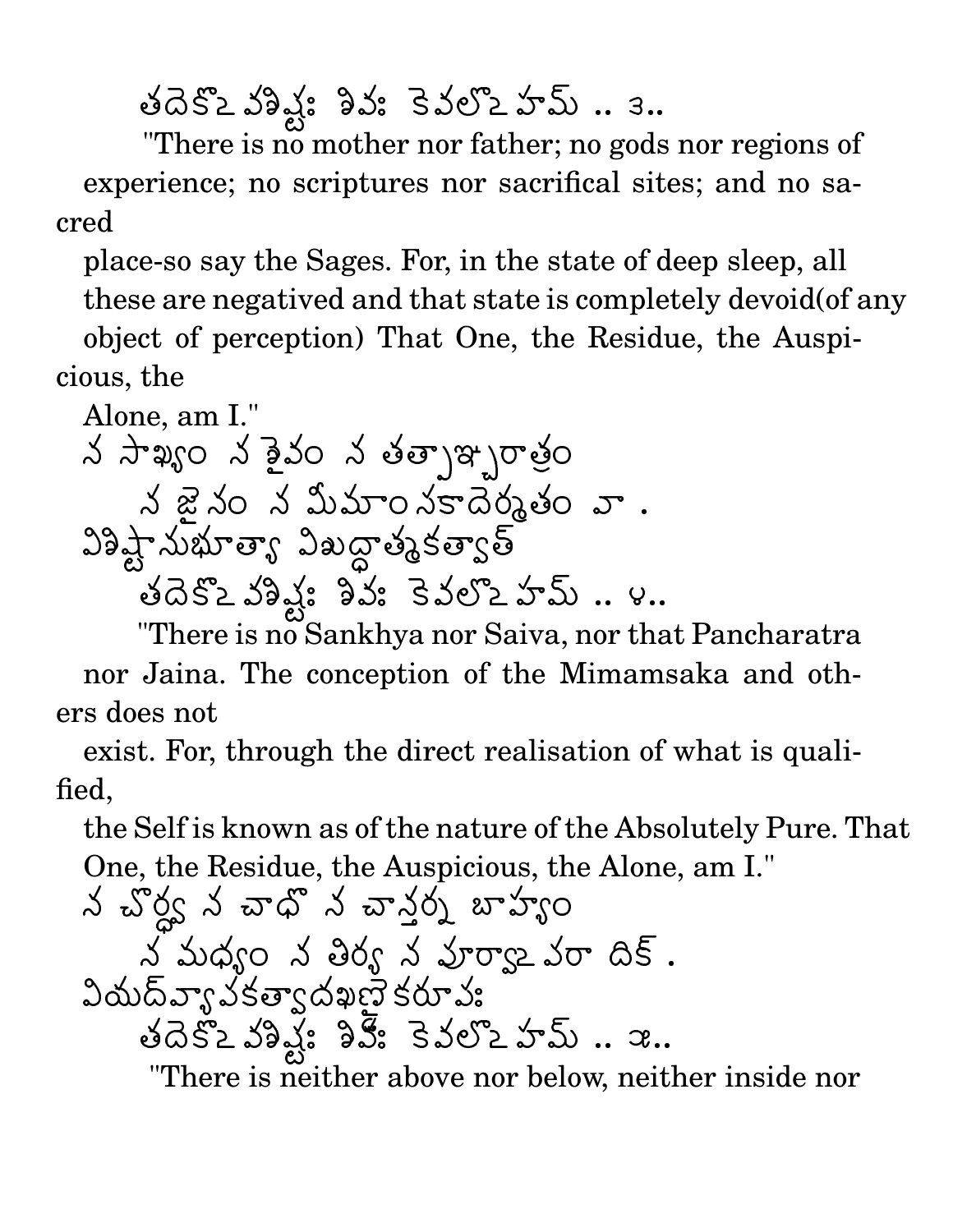outside, no middle nor crosswise, no direction, east or west. For it is all-pervasive like space. It is partless and homogeneous in its nature. That One, the Residue, the Auspicious, the Alone, am I."

 eS K BI 0 5,=W -^ 5, W /( +,2 -F4 5,W =\* <sup>6</sup> Y!\*\* \*234 = ?>8@ ,ACBD " AC,E" ,@ / -F4 .

"It is neither white nor black, neither red nor yellow, neither dwarfish nor stout, neither short nor long. As it is of the nature of light, it is shapeless also. That One, the Residue, the Auspicious, the Alone, am I."

 \* d0\* \* +,0 ( A%)=>6 A \* L =2 LM\*/ L\* 5:( 5,S" +:2 a\* , NQ> S+,/9 <sup>I</sup> " = ?>8@ ,ACBD " AC,E" ,@ / -F4 

"There is no ruler nor rule, no pupil nor training. There is no YOU nor I. This universe is not. For the realistion

of the true nature of the Self does not tolerate any distincion.

That One, the Residue, the Auspicious, the Alone, am I." న జాగ్రన్ న మె న్యవుకొ వా నుషుక్తి:  $\lambda$   $\lambda$   $\beta$   $\zeta$   $\lambda$   $\varpi$   $\vartheta$   $\alpha$   $\lambda$   $\vartheta$   $\vartheta$   $\vartheta$   $\vartheta$   $\vartheta$   $\vartheta$   $\vartheta$   $\vartheta$   $\vartheta$   $\vartheta$   $\vartheta$   $\vartheta$ ?>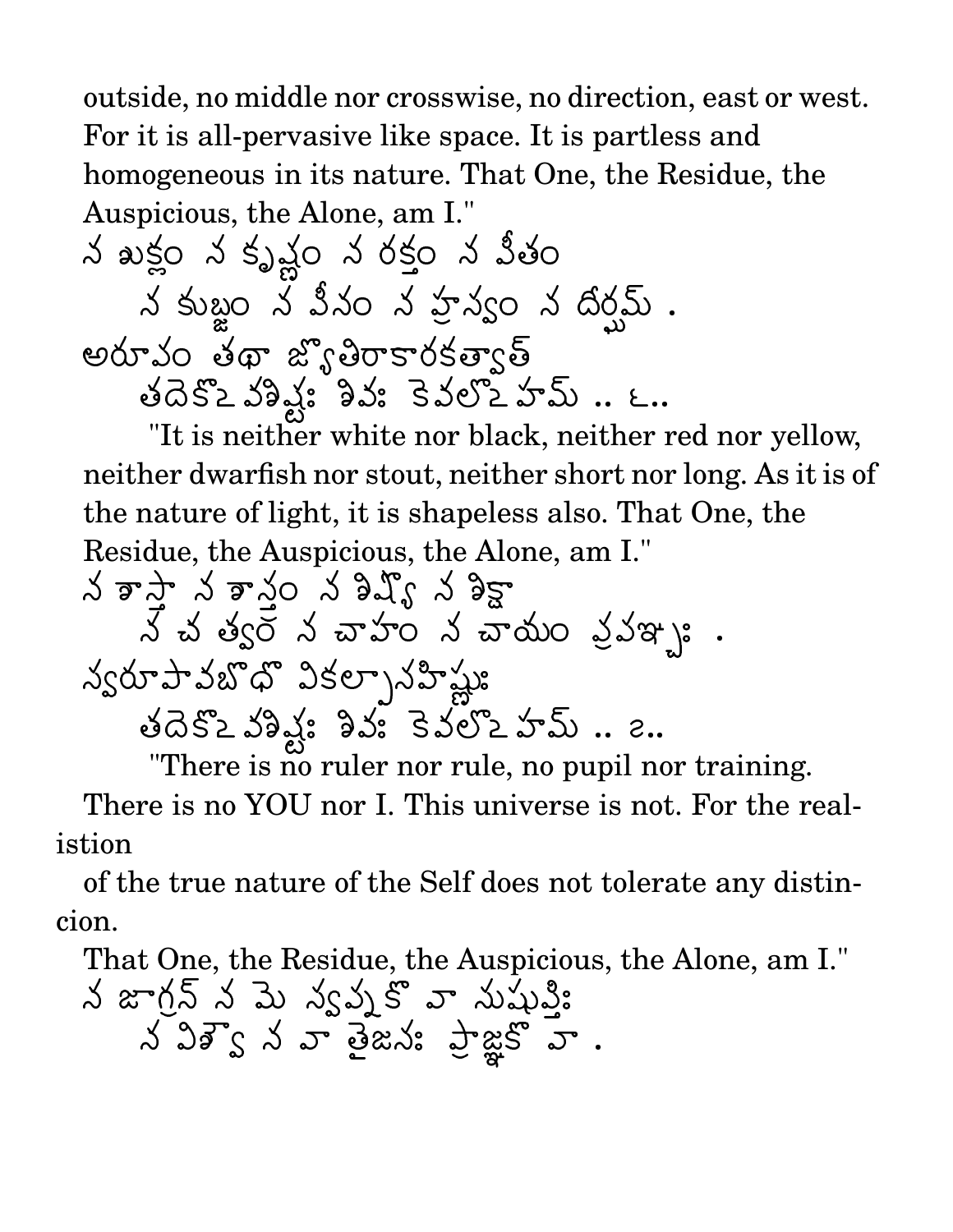అవిద్యాత్మకత్వాత్ త్రమాణం తురీయః తదెకొఽవశిష్ఠః శివః కెవలొఽహమ్ .. శా..

"There is no waking state for me nor dream or deep sleep. I am not Visvalthe Self identified with the experiencer

of the waking state], nor Taijasa[identified with dream state], nor Prajnalidentified with deep sleep. I am really the Fourth (Turiya). That One, the Residue, the Auspicious, the Alone  $am I."$ 

అవి వ్యావకత్వాత్ హితత్వవముగాత్ న్యత: నిద్దభావాదనన్యాశ్రమత్వాత్ . జగత్ తుచ్చపెుతత్ నమన్తం తదన్యత్ తదెకొఽవశిష్ట్ల శివ: కెవలొఽహమ్.. ౯..

"All this universe which is other than the Self is worthless (having no existence of its own) for it is well known that the Self is all pervasive, recognised as the reality and that its existence is self-proven and does not depend upon anything else. That One, the Residue, the Auspicious, the Alone,  $am I."$ 

"It is not one, for how can there be a second distinct from it? Aloneness cannot be attributed to it nor even